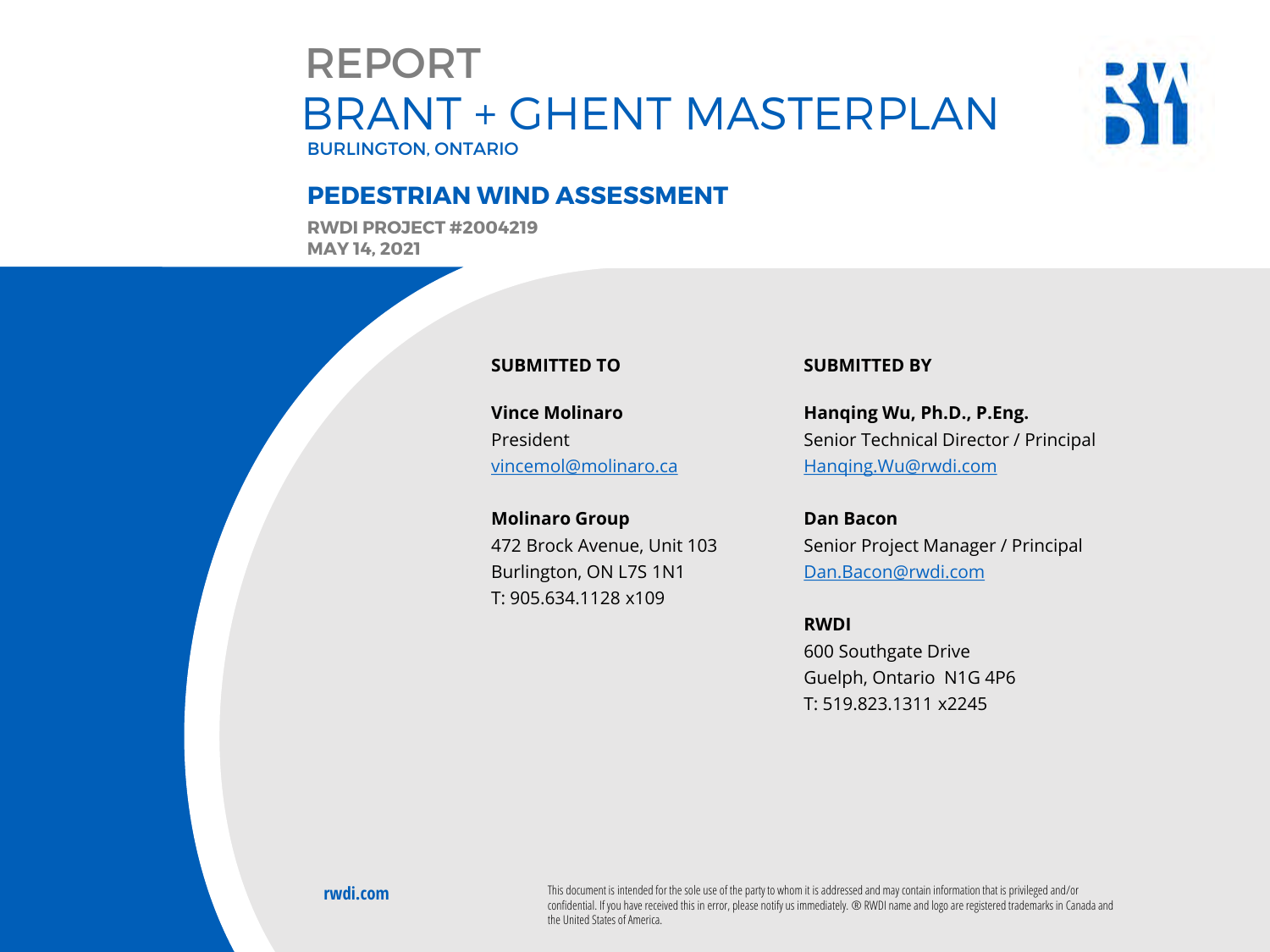## 1. INTRODUCTION



Rowan Williams Davies & Irwin Inc. (RWDI) was retained by Molinaro Group to conduct a qualitative assessment of the pedestrian wind conditions expected around the proposed Brant + Ghent Masterplan in Burlington, Ontario (Image 1).

The project site is located at the intersection of Brant Street and Ghent Avenue (Image 1). It is currently occupied by low-rise buildings, a parking lot and a vacant land. The surrounding buildings are typically low in all directions, except three relatively tall buildings along Ghent Avenue to the southwest. Tall buildings also exist to the distant southeast and south near Lake Ontario.

The proposed master plan consists of three phases (see Images 2 and 3 on the next page):

- Phase 1: a 25-storey tower and a 14-storey tower with a 10-storey link and 3-storey podium
- Phase 2: a 25-storey tower with a 3-storey podium along Brant Street and stepping down from 10 storeys to 3 storeys along Ghent Avenue; and,
- Phase 3: an 8-storey building with a 3-storey podium.

Pedestrian areas of interest include public sidewalks and walkways, building entrances and amenity spaces at and above grade.



**Image 1: Aerial view of the existing site and surroundings (credit: Google Earth)**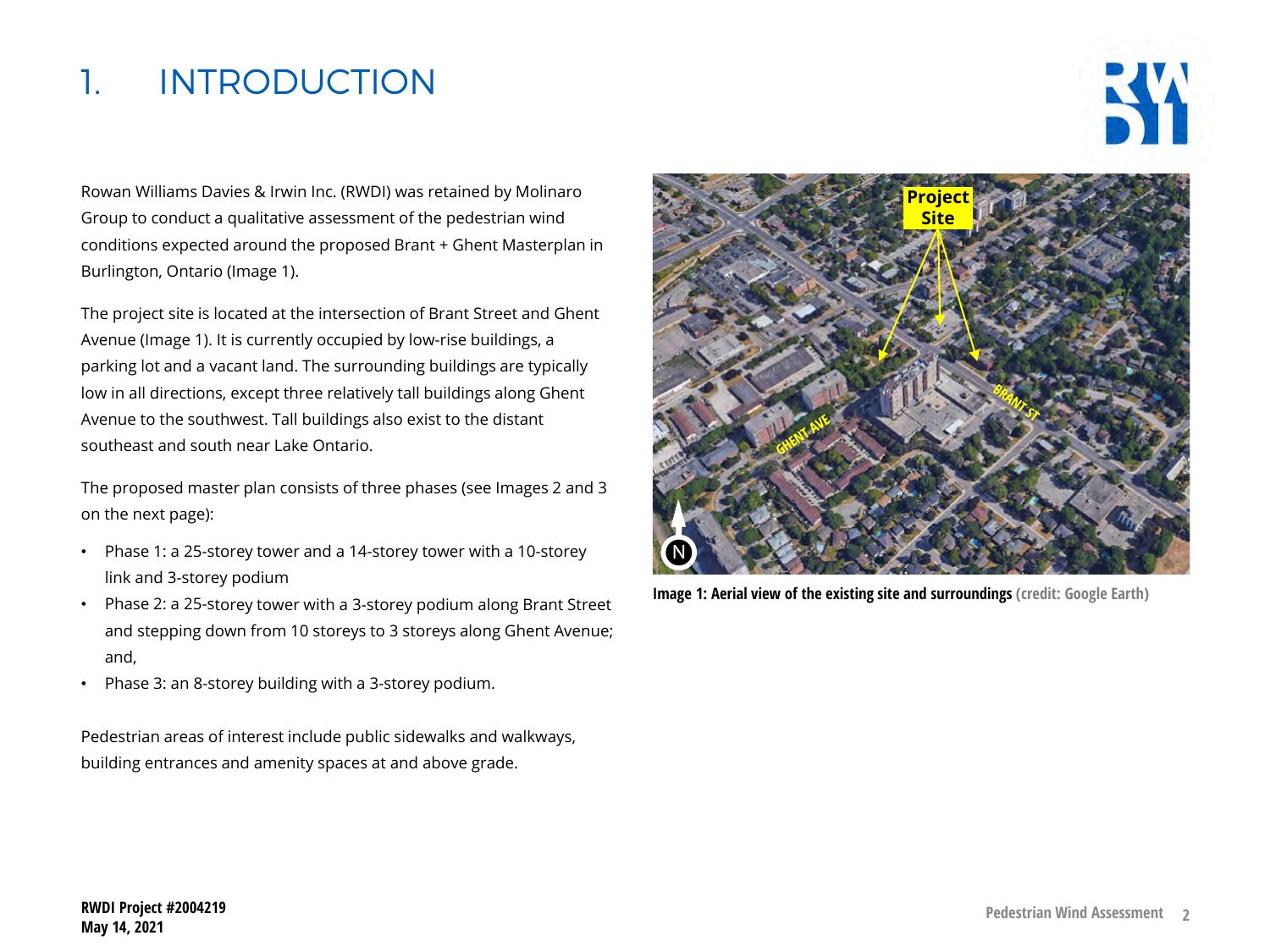# 1. INTRODUCTION





**Image 3: South view of the project**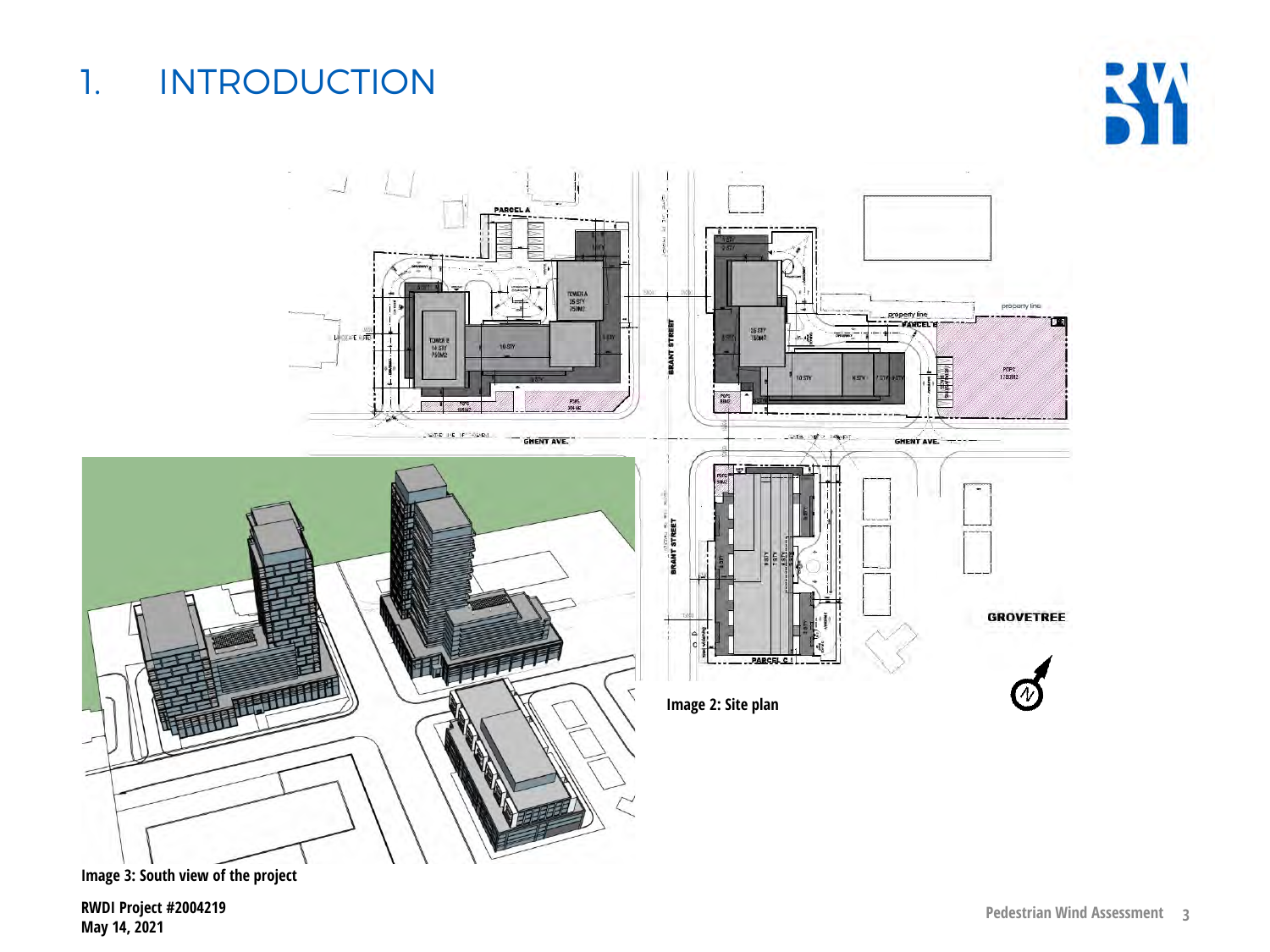## 2. METHODOLOGY



. position and height of surrounding buildings, upstream terrain and the Predicting wind speeds and occurrence frequencies is complex. It involves the combined assessment of building geometry, orientation, local wind climate.

Over the years, RWDI has conducted thousands of wind-tunnel model studies on pedestrian wind conditions around buildings, yielding a broad knowledge base. In some situations, this knowledge and experience, together with literature, allow for a reliable, consistent and efficient desktop estimation of pedestrian wind conditions without windtunnel testing. This approach provides a qualitative screening-level estimation of potential wind conditions and offers conceptual wind control measures for improved wind comfort, where necessary.

RWDI's wind assessment is based on the following:

- Design drawings received by RWDI on February 19, 2021, and April 30, 2021;
- Use of RWDI's proprietary software (*WindEstimator1*) for providing a screening-level numerical estimation of potential wind conditions around generalized building forms;
- A review of the long-term meteorological data for the Burlington area;
- Burlington pedestrian wind criteria;
- Wind-tunnel studies and desktop assessments undertaken by RWDI for projects in Burlington and around the world; and,

• RWDI's engineering judgement and knowledge of wind flows around buildings $2, 3$ .

Note that other wind issues, such as those related to cladding and structural wind loads, door operability, snow loading, etc., are not considered in the scope of this assessment.

- 1. H. Wu, C. J. Williams, H.A. Baker and W.F. Waechter (2004), "Knowledgebased Desk-Top Analysis of Pedestrian Wind Conditions", *ASCE Structure Congress 2004,* Nashville, Tennessee.
- 2. H. Wu and F. Kriksic (2012). "Designing for Pedestrian Comfort in Response to Local Climate", *Journal of Wind Engineering and Industrial Aerodynamics*, vol.104-106, pp.397-407.
- 3. C. J. Williams, H. Wu, W. F. Waechter and H.A. Baker (1999), "Experience with Remedial Solutions to Control Pedestrian Wind Problems", *10th International Conference on Wind Engineering*, Copenhagen, Denmark.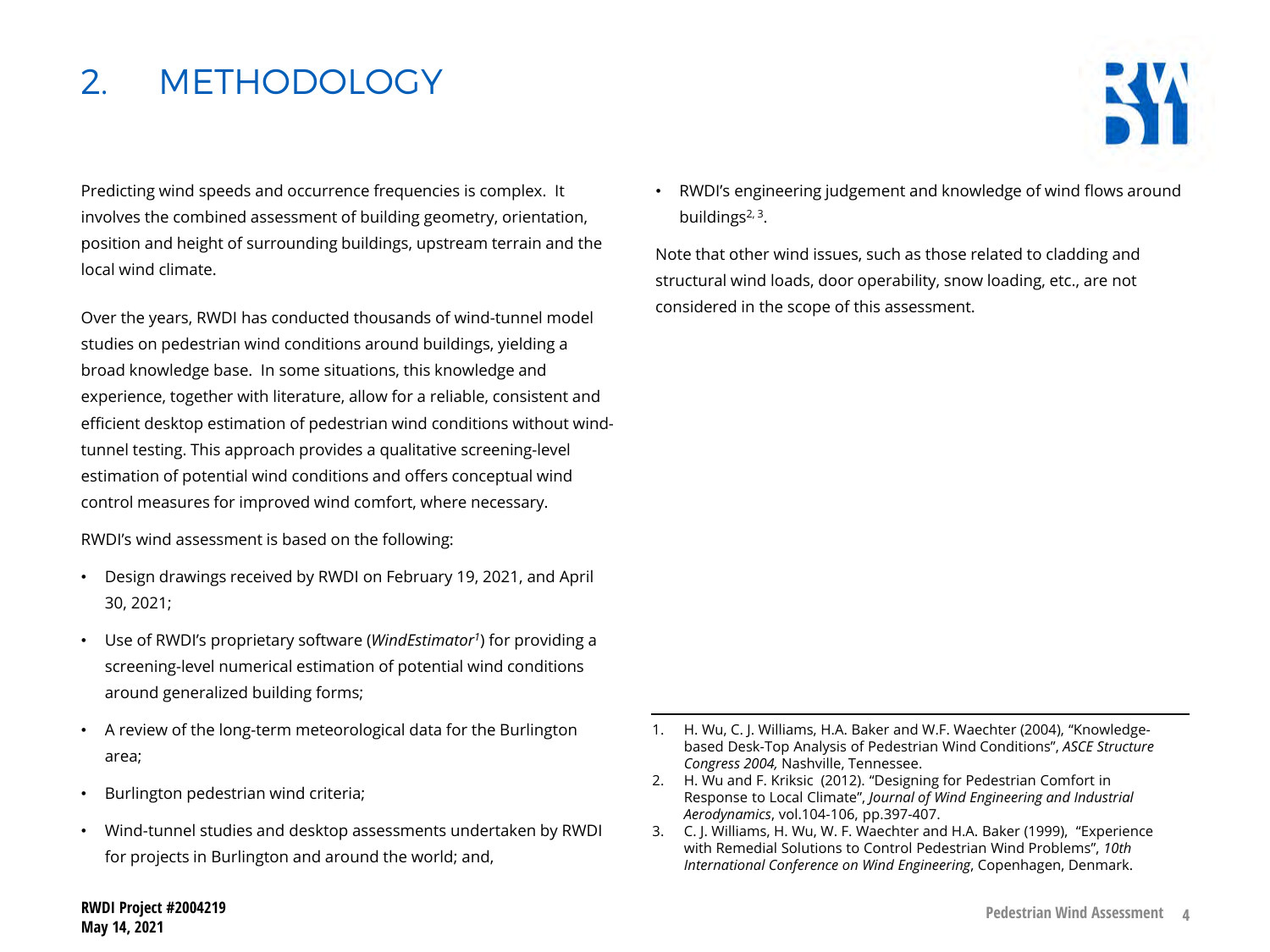## 3. METEOROLOGICAL DATA

Meteorological data from Hamilton International Airport recorded between 1990 and 2019 were used as reference for wind conditions around the current project. The distributions of wind frequency and directionality for the summer (May through October) and winter (November through April) seasons are shown in the wind roses in Image 4.

When all winds are considered (regardless of speeds), winds are frequent from the southwest and northeast quadrants for both seasons, as indicated by the wind roses in Image 4.

Strong winds of a mean speed greater than 30 km/h measured at the airport at an anemometer height of 10 m occur more often in the winter than in the summer (red and yellow bands in Image 4). They are also from the southwest and northeast quadrants.



**Image 4: Directional distribution of winds approaching Hamilton International Airport (1990–2019) Winter - November to April**

250

 $22$ 

 $220$ 

240

120

130

 $140$ 150 160 170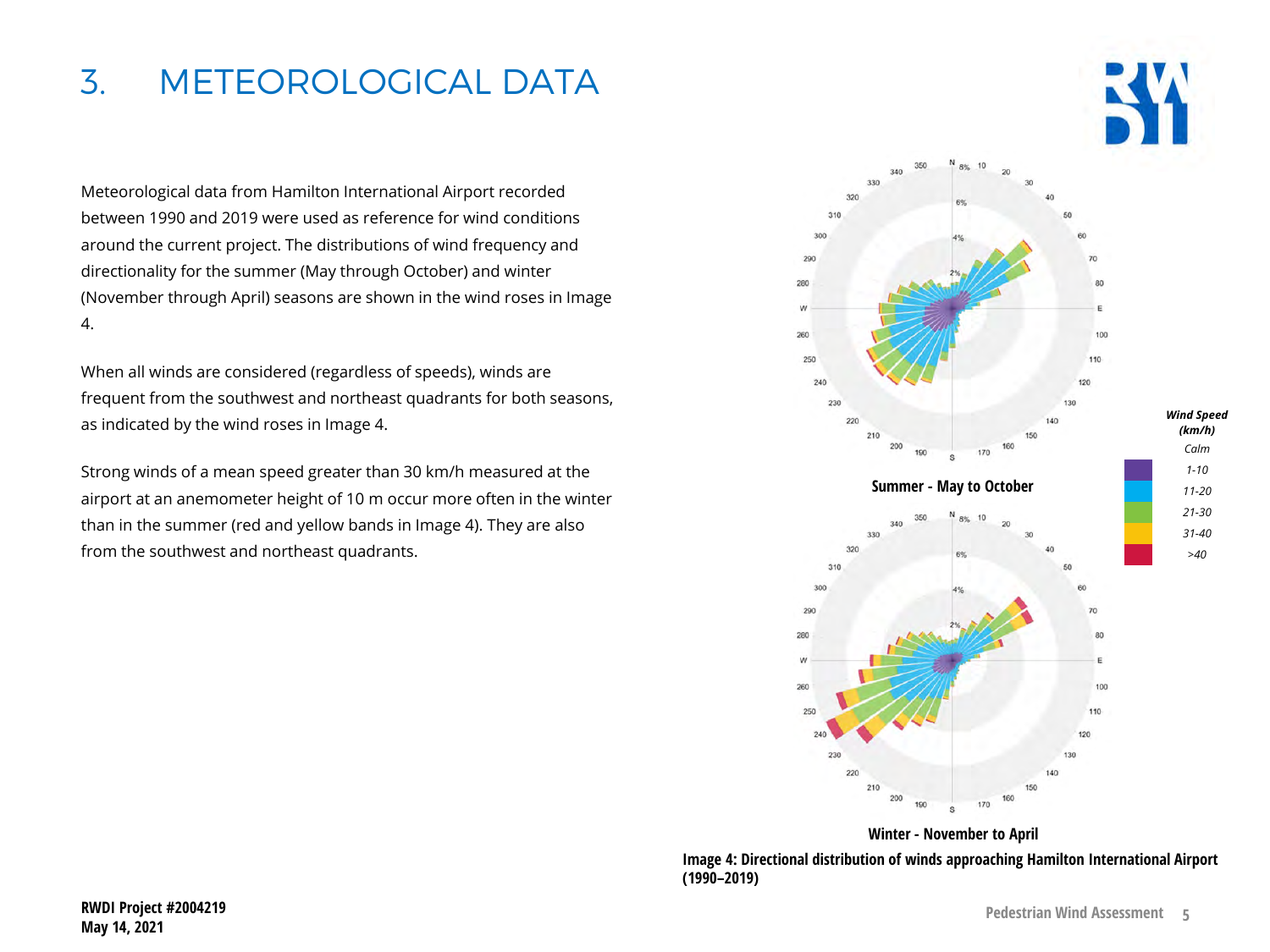## 4. WIND CRITERIA

The Burlington pedestrian wind criteria, developed in March 2020, are specified in the Guidelines and Terms of Reference, "Pedestrian Level Wind Study". The table to the right defines the criteria for both wind comfort and safety.

These criteria for wind forces represent average wind tolerance. They are sometimes subjective as regional differences in wind climate and thermal conditions as well as variations in age, health, clothing, etc. can also affect people's perception of the wind climate.

Note that these wind speeds are assessed at the pedestrian height (i.e., 1.5 m above grade or the concerned floor level), typically lower than those recorded in the airport (10 m height and open terrain).

For the current development, wind speeds comfortable for fast walking or leisurely walking are appropriate for sidewalks and walkways; lower wind speeds comfortable for standing are required for main entrances where pedestrians may linger, and calm wind speeds suitable for sitting are desired in areas where passive activities are anticipated, such as the above-grade terraces, especially during the summer when these areas are typically in use.

| <b>Comfort Category</b>  | <b>GEM Speed</b><br>(km/h) | <b>Description</b>                                                                                                                        |  |  |
|--------------------------|----------------------------|-------------------------------------------------------------------------------------------------------------------------------------------|--|--|
| <b>Sitting</b>           | $\leq 10$                  | Calm or light breezes<br>Appropriate for dedicated seating areas such as cafes, patios, and<br>$\bullet$<br>outdoor amenity areas         |  |  |
| <b>Standing</b>          | $\leq$ 14                  | Gentle breezes<br>Appropriate for main building entrances, bus stops, and other places<br>$\bullet$<br>where pedestrians may linger       |  |  |
| <b>Leisurely Walking</b> | < 17                       | Moderate winds<br>Appropriate for shopping and strolling along retail streets and parks<br>٠                                              |  |  |
| <b>Fast Walking</b>      | $\leq$ 20                  | Relative higher speed winds<br>Appropriate for areas where pedestrians are walking, running, or cycling<br>$\bullet$<br>without lingering |  |  |
| <b>Uncomfortable</b>     | > 20                       | Strong winds<br>Inappropriate due to nuisance for all pedestrian activities<br>$\bullet$<br>Wind mitigation measures required<br>٠        |  |  |

#### **Notes:**

- (1) GEM is defined as the maximum mean wind speed or gust speed divided by 1.85 (whichever is larger). Gust speed can be directly measured in a wind tunnel or represented by mean wind speed + 3\*RMS (Root Mean Square) wind speed.
- (2) GEM speeds listed above are based on a seasonal exceedance of 20% of the time between 06:00 and 23:00. The criterion has been met if the wind speeds occur at least four out of five days.

| <b>Safety Criterion</b> | <b>Gust Speed</b><br>(km/h) | <b>Description</b>                                                                                                                   |
|-------------------------|-----------------------------|--------------------------------------------------------------------------------------------------------------------------------------|
| <b>Exceeded</b>         | > 90                        | Excessive qust speeds<br>$\bullet$<br>Adverse effect on pedestrian's balance and footing<br>Wind mitigation is required<br>$\bullet$ |

#### **Notes:**

(1) Based on an annual exceedance of 9 hours or 0.1% of the time for 24 hours a day.

(2) Gust speed can be directly measured in a wind tunnel or represented by mean wind speed +  $3*RMS$  wind speed.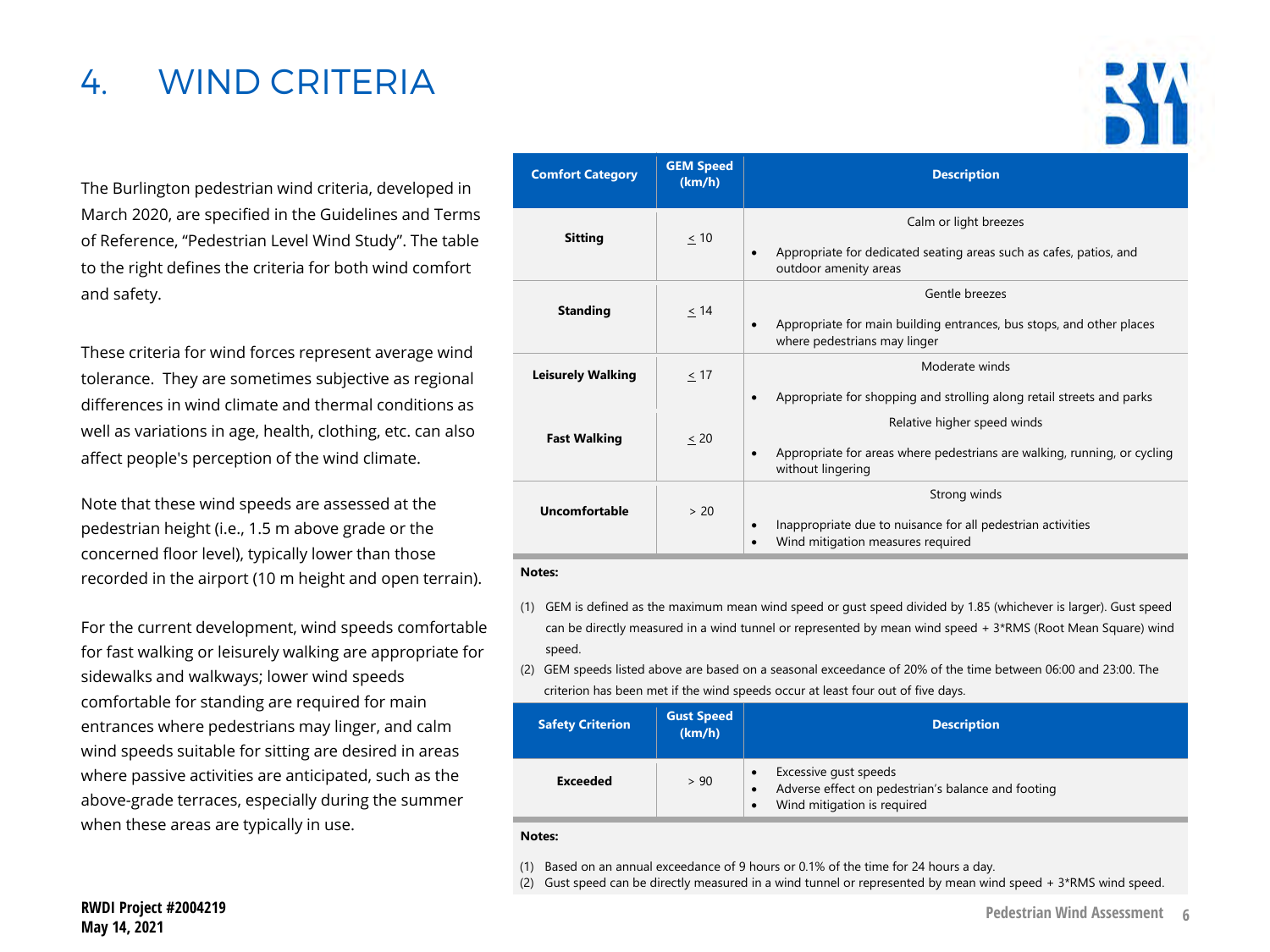

### **5.1 Wind Flow around Buildings**

Tall buildings tend to intercept the stronger winds at higher elevations and redirect them to the ground level (Downwashing, Image 5a). These winds subsequently move around exposed building corners (Corner Acceleration, 5b), and along the gap between buildings (Channelling Effect, 5c), causing increased wind activity at grade. If these building / wind combinations occur for prevailing winds, there is a greater potential for increased wind activity and uncomfortable conditions.



**a) Downwashing Flow**



**Image 5: Generalized wind flows b) Corner Acceleration**



**c) Channelling Effect**

### **5.2 Existing Conditions**

The existing or demolished buildings on the project site are low and surrounded by similar or taller buildings in all directions. As such, wind conditions on the sidewalks around the site are considered to be comfortable for sitting or standing in the summer and for standing or leisurely walking in the winter.

Although the existing buildings along Ghent Avenue are relatively tall, they have their longer axis aligned with the predominant southwest and northeast winds. Wind conditions exceeding the safety criterion are not expected at the intersection and in the surrounding areas.

### **5.3 Proposed Wind Conditions**

As shown in Image 4, the prevailing winds are from the southwest and northeast directions for both the summer and winter seasons. Two proposed towers are 25 storeys and others are 14 and 7 storeys, which are taller than the existing surroundings in the prevailing wind directions. They will deflect winds down to the grade level, causing increased wind activity around tower corners and along the sidewalks (Image 5).

The resultant wind conditions are predicted in Images 6a and 6b for the summer and winter seasons, respectively, together with the corresponding wind roses. The following sections provide a detailed discussion of the potential wind conditions around the project.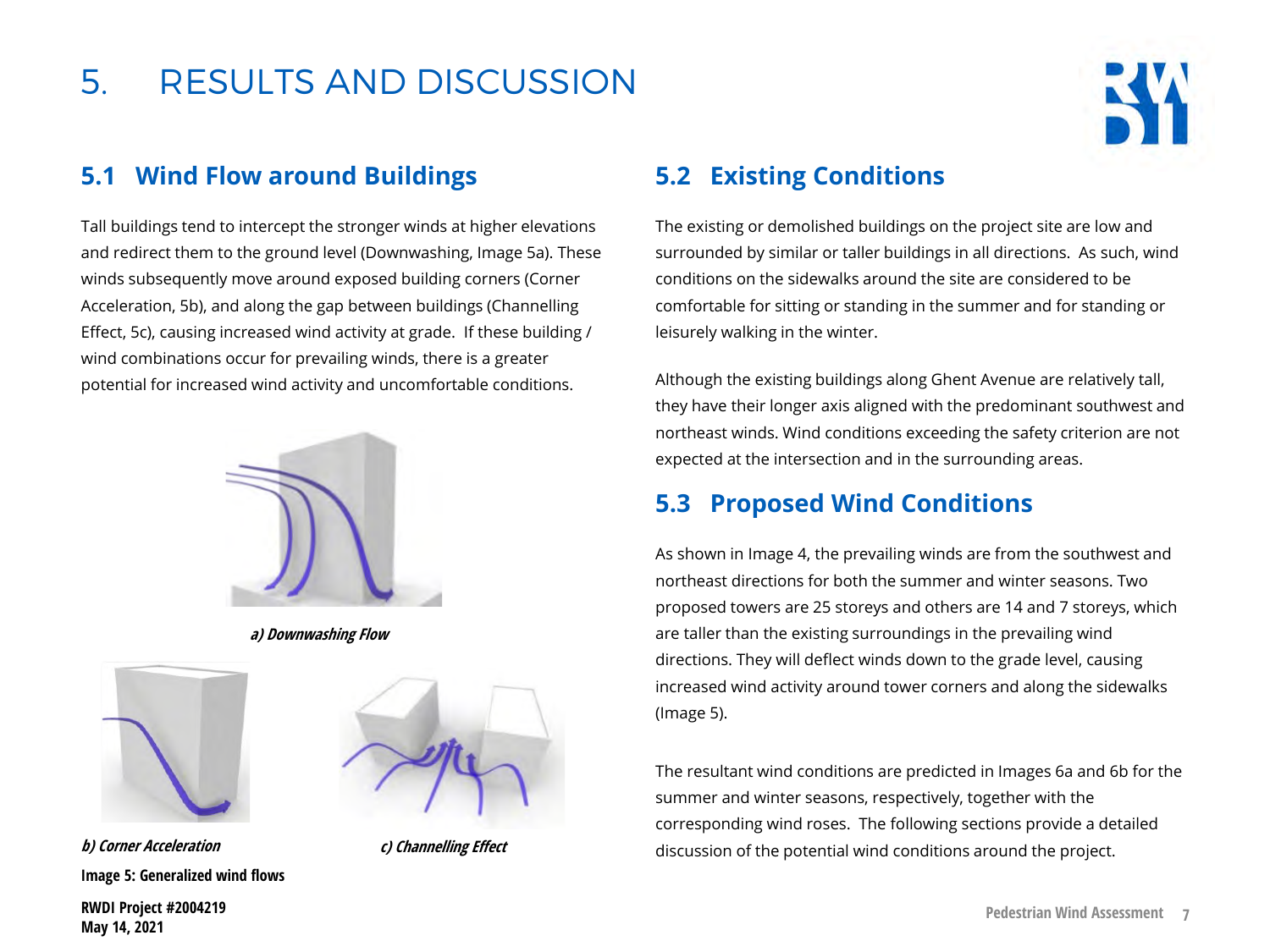

**5.3 Proposed Wind Conditions**

5. RESULTS AND DISCUSSION

**RWDI Project #2004219 May 14, 2021**

**RW**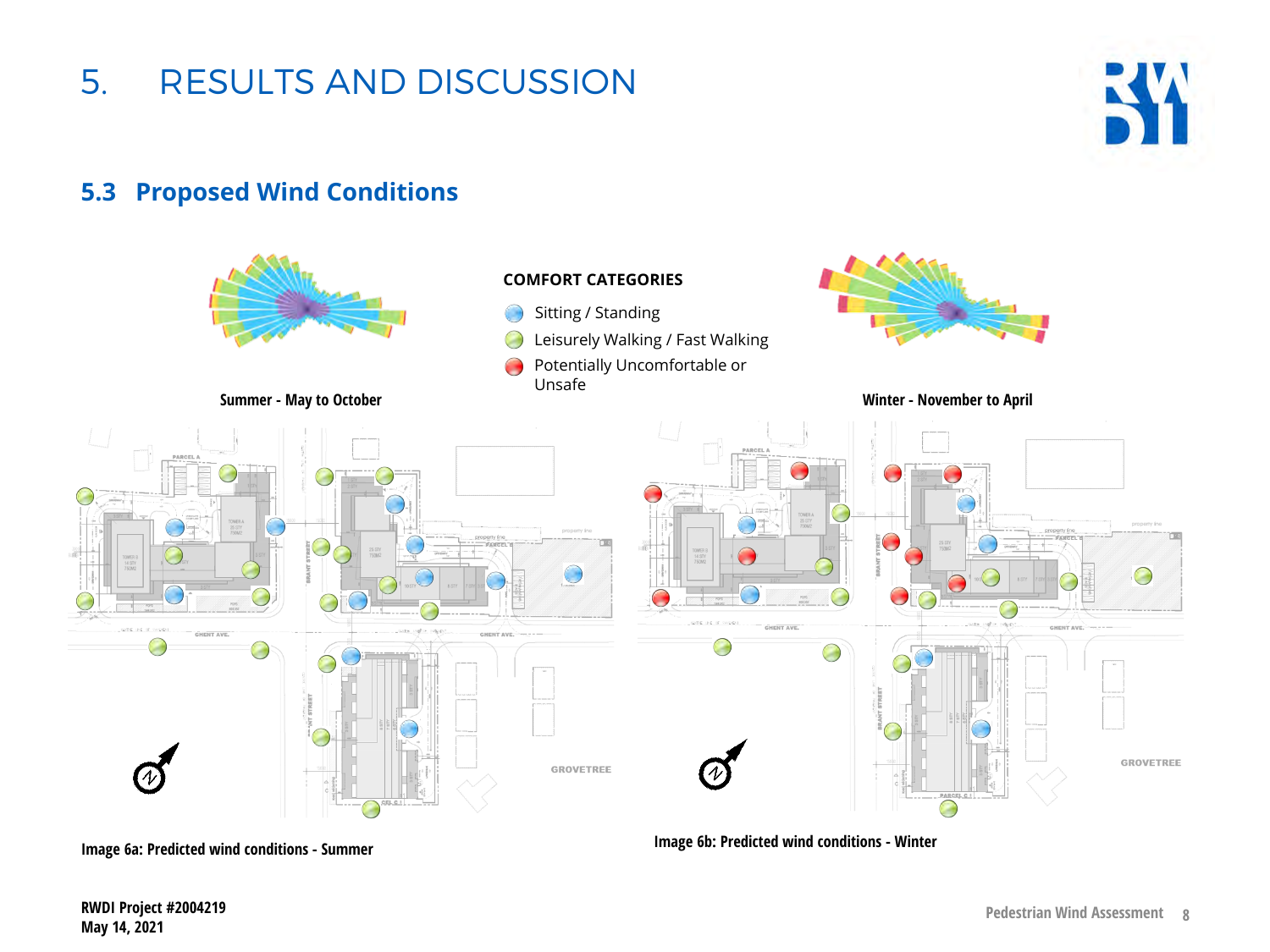

### **5.3.1 Phase 1**

There are several positive features for wind control with the Phase 1 masterplan. The proposed 3-storey podium around both buildings is expected to reduce the direct impact of winds downwashing off the buildings on the ground level. The 14-storey building is located west to the 25-storey tower, reducing the wind exposure of the project to the prevailing southwest winds. The main entrances (Locations A1 and A2 in Image 7) are located in recessed and protected areas, and designed with vestibules. The proposed towers also protect the above-grade amenity spaces at Levels 4 and 11 for one or both predominant wind directions (B1 and B2, respectively).

Suitable wind conditions are expected for the main entrances and the POPS areas away from building corners (Images 6a and 6b). Wind speeds on the podium amenity spaces are predicted to be moderate, but higher than desired for passive activities in the summer (Image 6), due to winds being deflected down by the 25-storey tower and channelled between the proposed buildings. High wind activity on podium terraces during the winter (Image 6b) is not a concern due to reduced usage during cold months.

In addition to the proposed trellis, other wind control measures for the podium amenity spaces may consist of tall guardrails along the perimeters and localized elements around any seating areas, including screens and landscaping - see photo examples in Image 8a on the next page.

Suitable wind conditions are also expected on all sidewalks and walkways during the summer, and on most pedestrian areas during the winter (Images 6a and 6b). The exposed tower corners (C1, C2 and C3 in Image 7) are exceptions, where wind conditions may become uncomfortable or potentially unsafe during the winter. Wind tunnel testing is recommended at a later design stage to quantify these wind conditions and to develop and verify the effectiveness of wind control solutions.



**Image 7: Roof plan of Phase 1**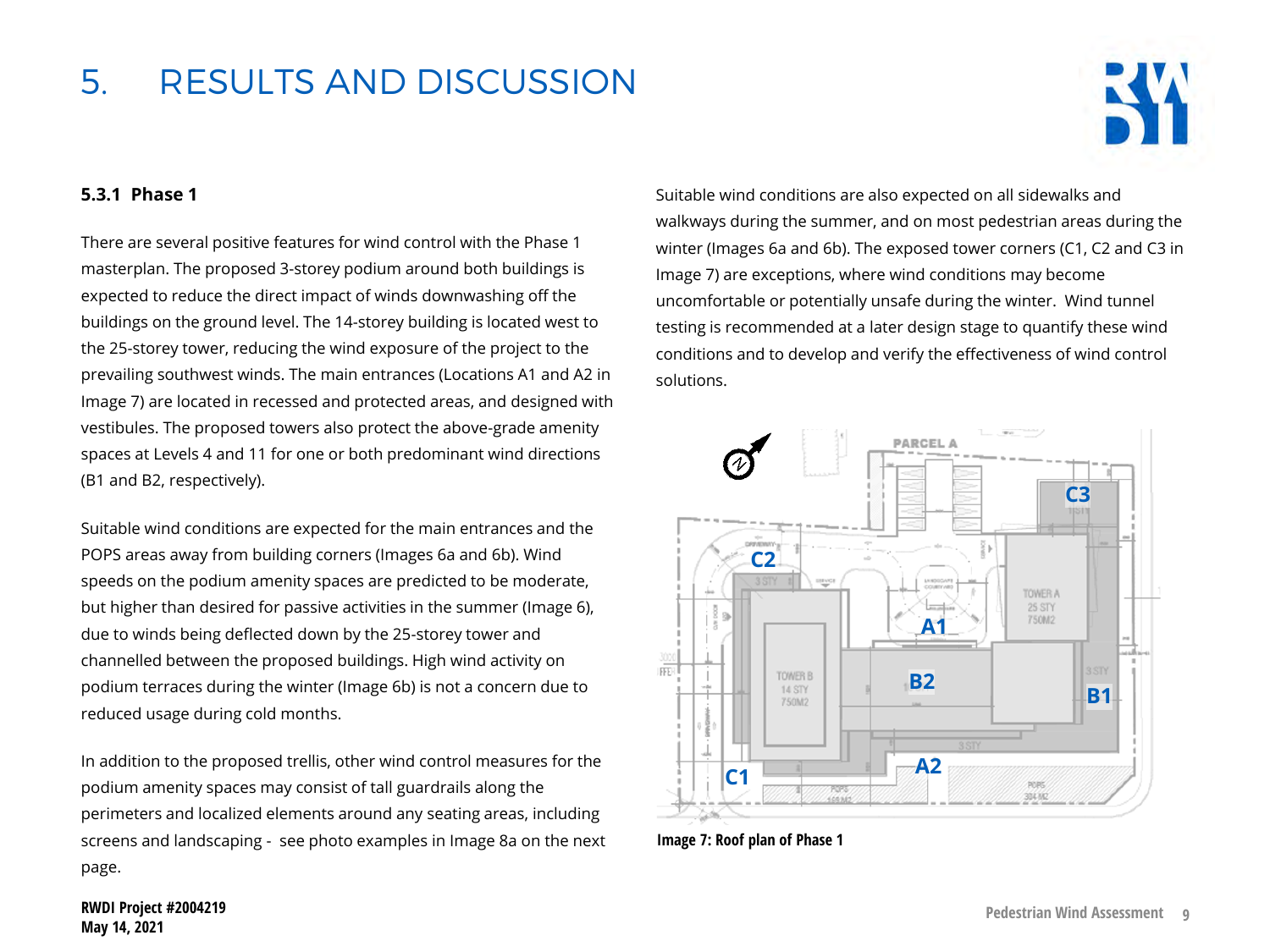

### **5.3.1 Phase 1 (continued)**

The potential wind control measures for these windy areas may range from architectural changes to local landscaping elements. Examples of various types of mitigation options are provided in Image 8b. RWDI will work with the design team to determine the most suitable options prior to verification in the wind tunnel.







**RWDI Project #2004219 May 14, 2021**



**Image 8a: Wind control features for podium amenity Image 8b: Wind control measures for building corners and sidewalks**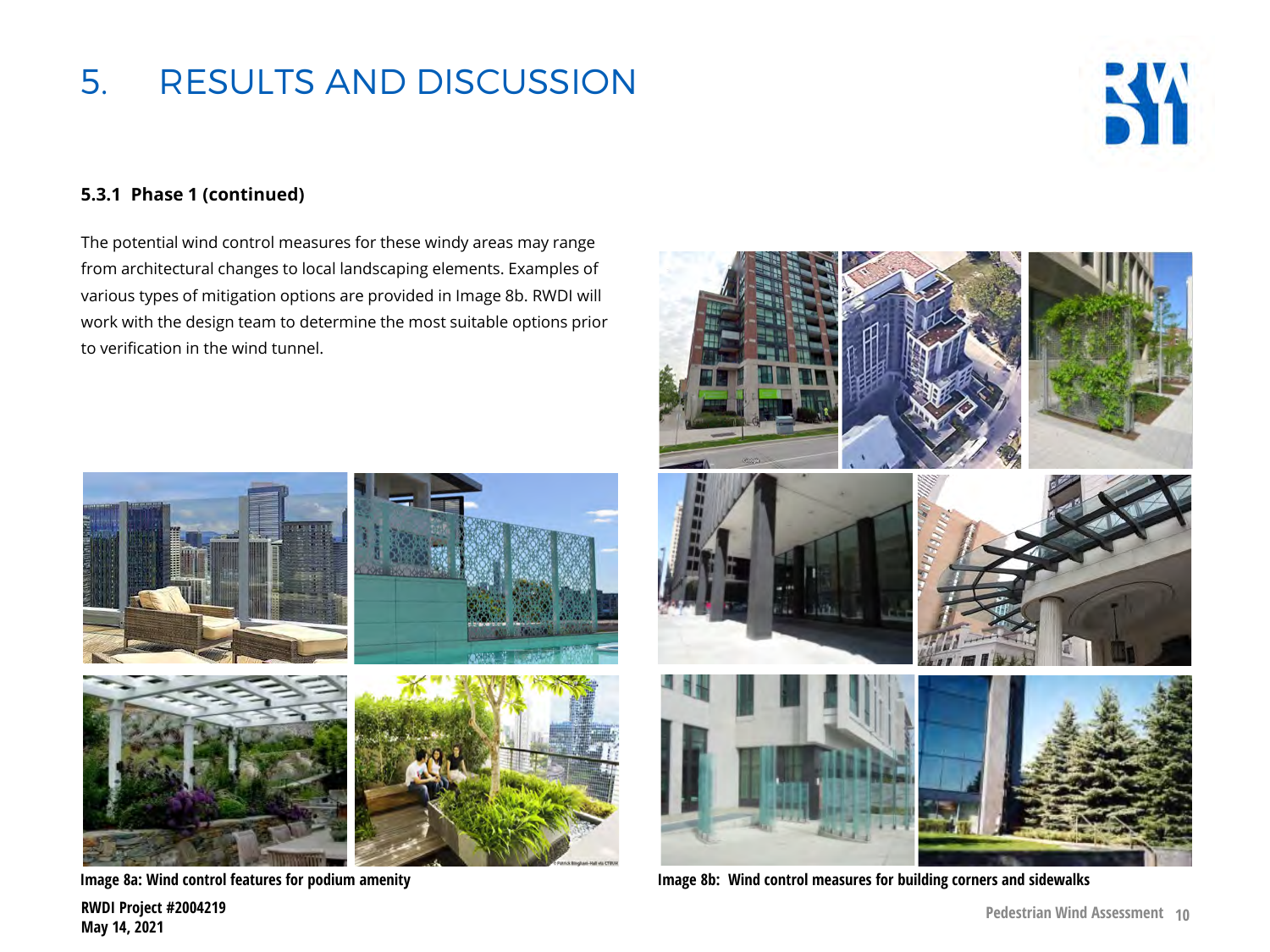

### **5.3.2 Phase 2**

The 25-storey tower of Phase 2 will be largely sheltered by the Phase 1 towers from the southwest winds. The 3-storey podium is positive to reduce downwashing winds and the stepped east wing is also positive for reducing the impact of northeast winds.

Similar to Phase 1, suitable wind conditions are expected at the protected main entrance D1 in Image 9 throughout the year, while wind speeds at the intersection entrance D2 are likely higher than desired in the winter. If feasible, a wind screen or planter may be considered on the west side of the entrance D2 for wind control - see examples in Image 10.



While wind conditions on most sidewalks and walkways are predicted to be suitable for both the summer and winter seasons, localized areas of uncomfortable or unsafe winds are expected west and north of the 25 storey tower (E1 and E2 in Image 9), due to winds being deflected down by the towers of Phase 1 and Phase 2. Similar wind control solutions as in Phase 1 can be considered (Section 5.3.1 and Image 8b), and wind tunnel testing is recommended at a later design stage.

Low wind speeds comfortable for sitting or standing are expected at the large POPS to the east of the Phase 2 building (F1 in Image 9) and at the east portion of the amenity at Level 11 (F2) in the summer. However, higher wind speeds comfortable for strolling or walking are expected at the POPS at the intersection (F3), on the amenity at Level 4 (F4) and at the west end of Level 11 amenity (F5). Winter wind conditions in these areas may become uncomfortable or unsafe. Typical wind control measures may include tall guardrails, wind screens, trellises and landscaping – see Image 8a for examples.



**Image 9: Roof plan of Phase 2 Image 10: Wind control concepts for main entrances**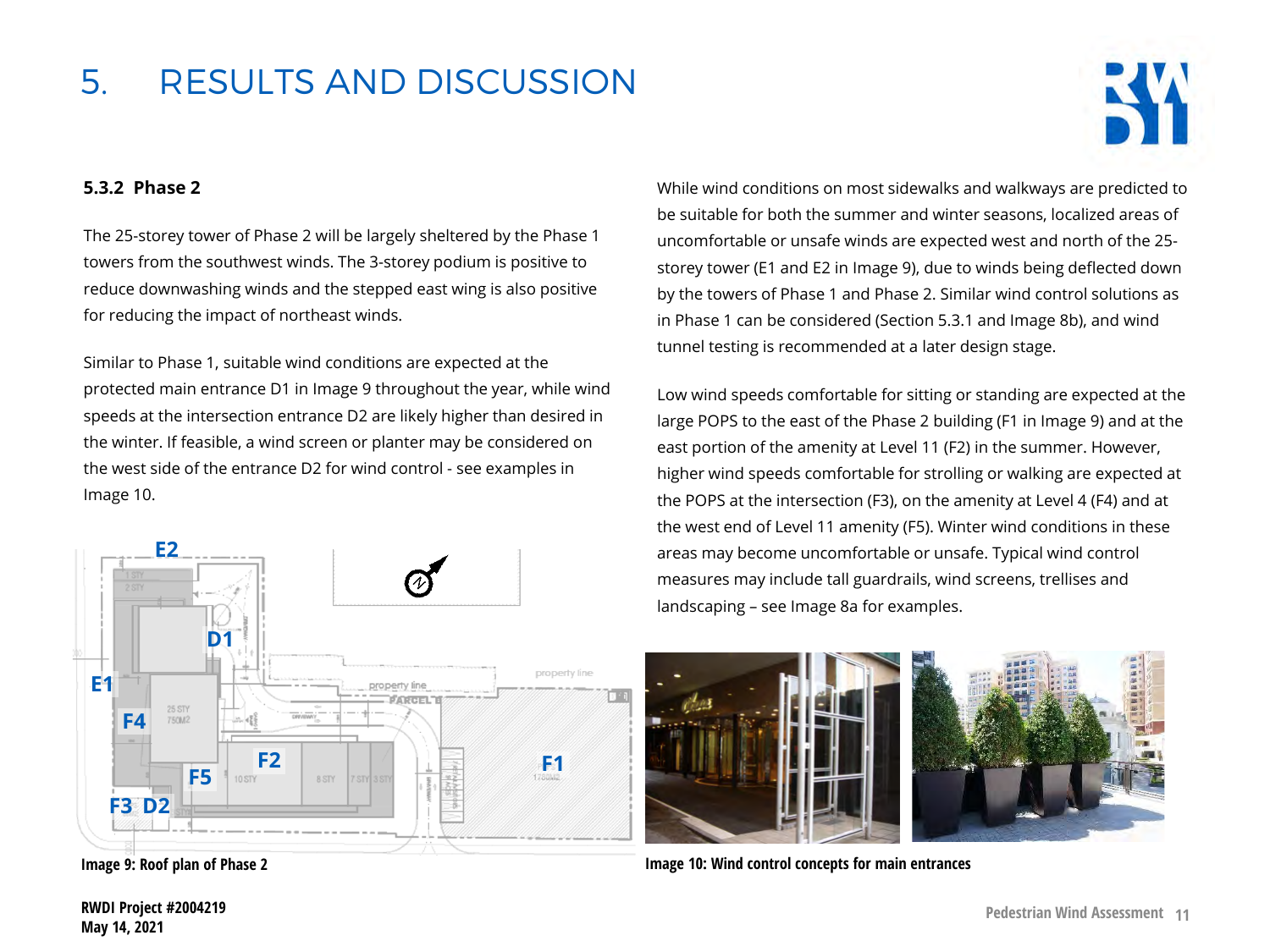

### **5.3.3 Phase 3**

The proposed building in Phase 3 is 8 storeys in height and has several positive features for wind control, including the recessed main entrance (G1 in Image 11), re-entrant northwest corner at the intersection (G2) and 3-storey steps on both the east and west sides.

The proposed Phase 3 building will not negatively affect the wind conditions around Phases 1 and 2 and suitable wind conditions are predicted on and around the Phase 3 building, including entrances and sidewalks throughout the year and the POPS at the intersection (H1), terraces on the podium (H2) and the amenity space on the roof (H3) during the summer months.



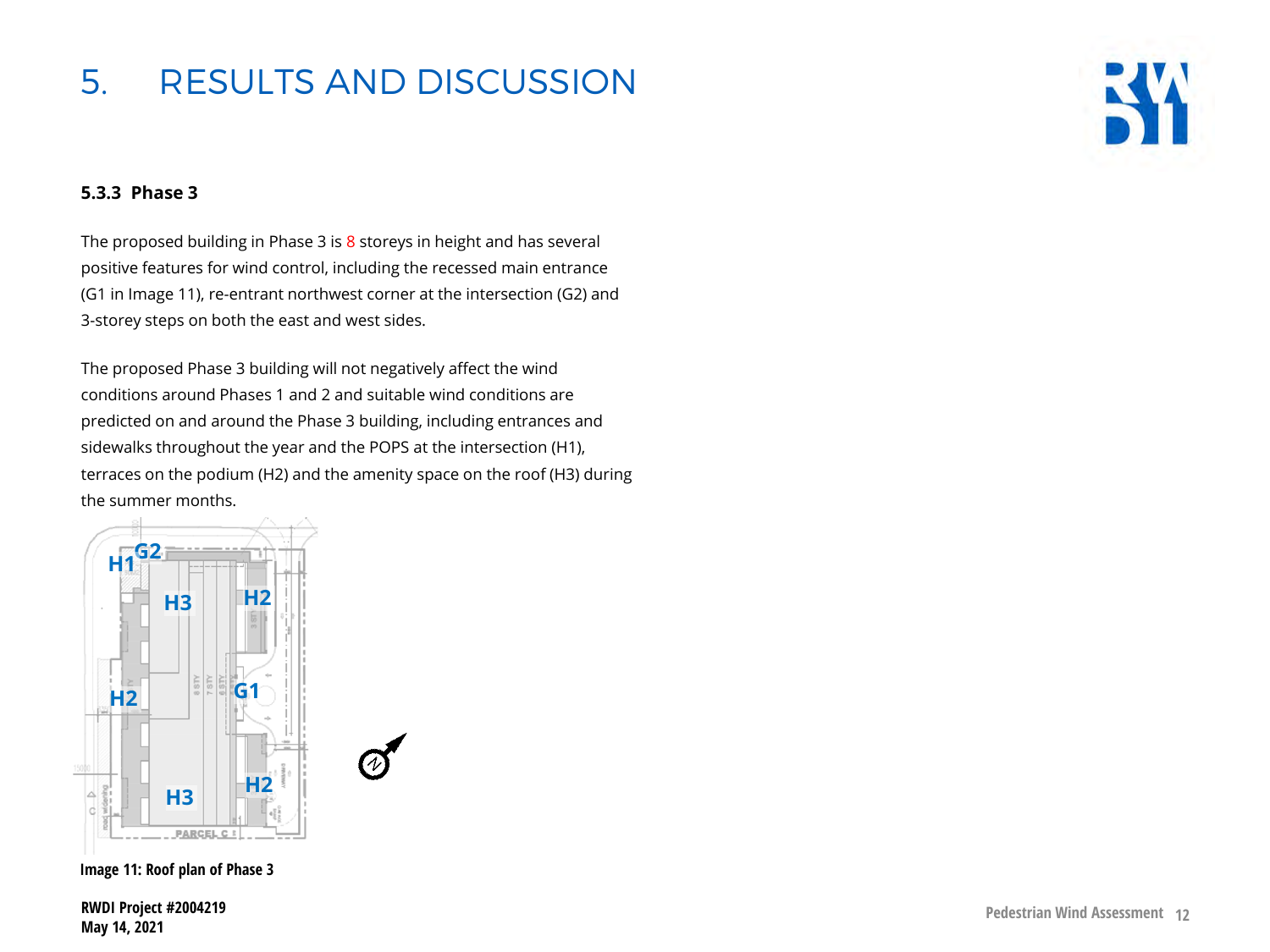### 6. SUMMARY

RWDI was retained by Molinaro Group to provide an assessment of the potential pedestrian wind conditions on and around the proposed Brant + Ghent Masterplan in Burlington, Ontario. Our assessment was based on the Burlington Guidelines and Terms of Reference for Pedestrian Level Wind Study, the local wind climate, the current design of the proposed development, the existing surrounding buildings, our experience with wind tunnel testing of similar buildings, and screeninglevel modelling.

Our findings are summarized as follows:

- The proposed masterplan includes several positive design features such as low podiums around the proposed towers, and favorable locations for most main entrances and amenity spaces.
- Suitable wind conditions are expected in the summer for all pedestrian areas, including all main entrances and sidewalks, as well as most amenity spaces.
- During the winter, elevated wind speeds around tower corners may become uncomfortable or potentially unsafe. Higher-than-desired wind speeds are also predicted at the Phase 2 tower entrance at the intersection during the winter, as well as at the exposed terraces on the podiums of Phases 1 and 2 during the summer. With the proper mitigation in the form of soft and hard landscaping wind conditions can be improved.

• Conceptual wind control measures are provided in the report and will be reviewed with the design team and validated through wind tunnel testing at a later design stage to quantify the level and frequency of high wind activity, and to develop and refine wind control solutions.